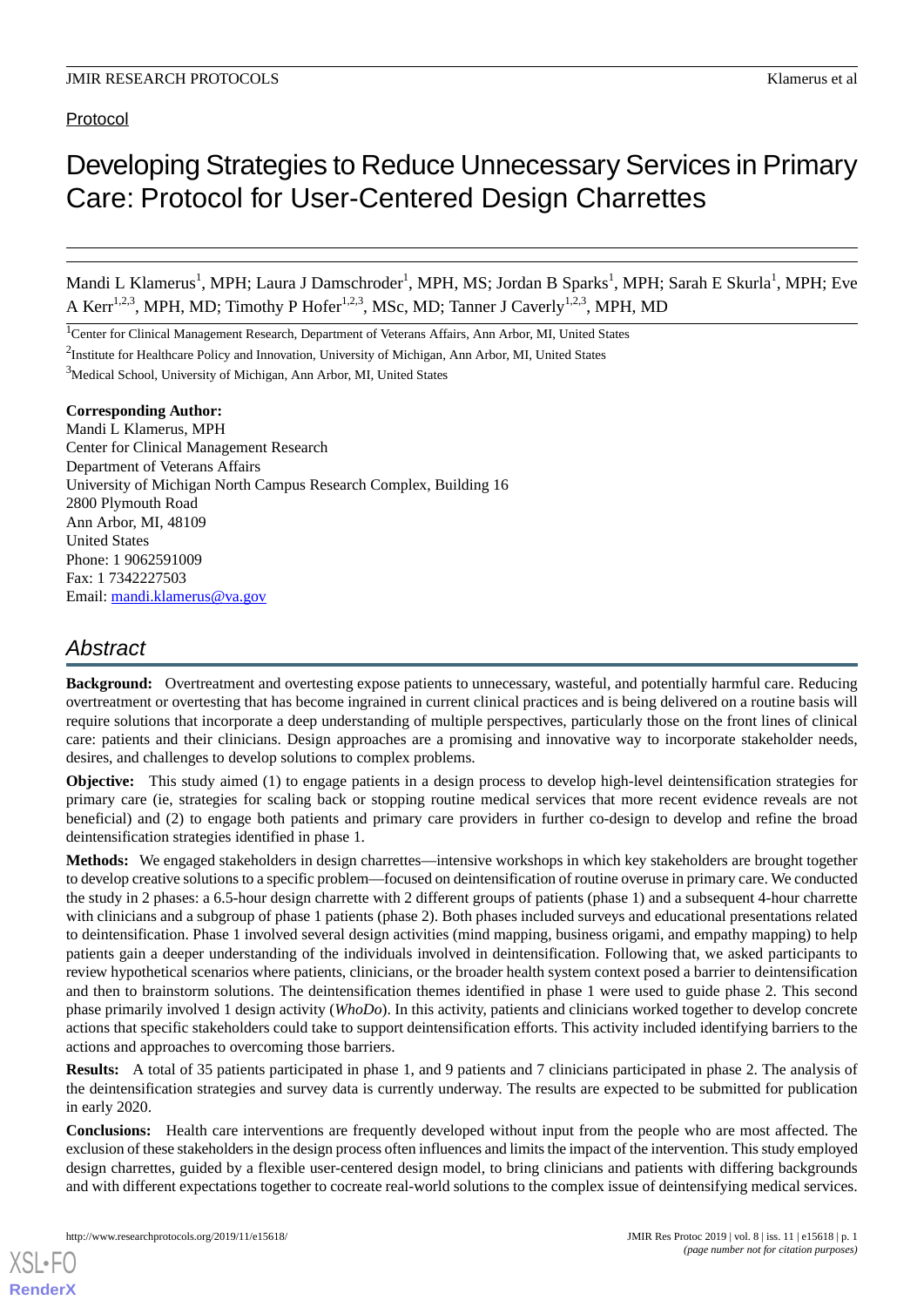**International Registered Report Identifier (IRRID):** RR1-10.2196/15618

*(JMIR Res Protoc 2019;8(11):e15618)* doi:  $10.2196/15618$ 

#### **KEYWORDS**

quality of health care; user-centered design; design thinking; overtesting; medical overuse; overtreatment

# *Introduction*

#### **Background and Rationale**

Many efforts to decrease low-value care (overuse) have focused on avoiding one-time diagnostic procedures or treatments, such as not treating acute sinusitis with antibiotics [[1\]](#page-11-0). However, much of health care involves the *routine* use of medical services for chronic conditions or preventive services. Thus, developing effective strategies to motivate appropriate *deintensification*—the scaling back or stopping of routine medical services that more recent evidence reveals are not beneficial—is a key component of reducing overuse. Examples of deintensifying include decreasing the dose of oral sulfonylurea medications for diabetes management, reducing the frequency of cancer screening, or stopping routine testing such as carotid artery screening that is no longer supported by the evidence. Deintensifying unneeded and potentially harmful services would improve quality of care by decreasing patient's exposure to harm [\[2](#page-11-1)]. Furthermore, deintensification has the potential to improve access to *necessary* services for those who need them the most [[3](#page-11-2)]. Yet, research has shown that deintensification can be rare even when patients are at high risk for net harm [[4-](#page-11-3)[6](#page-11-4)].

Overuse is a *wicked problem* [\[7](#page-11-5)] with no easy solutions—and deintensification of routine care may prove even more challenging than attempts to reduce other types of low-value care. A long-standing challenge that applies equally to all types of overuse is that patients and the public may focus on small opportunities for improvement and ignore larger treatment risks [[8](#page-11-6)[-10](#page-11-7)]. In addition, patients and clinicians come to a health care encounter with their own knowledge and beliefs about the degree to which care is beneficial or appropriate, and each individual could be hesitant to deintensify for a variety of reasons [[11\]](#page-11-8). These beliefs may be stronger in the context of long-term ongoing care and represent an even more challenging barrier for reducing this type of care compared with reducing a one-time test or treatment for a patient. Furthermore, without clear guidance on exactly when to deintensify ongoing care [[2\]](#page-11-1), lack of time and lack of communication tools may be even more important barriers to appropriate deintensification of services that have been a matter of routine practice for both the patient and clinician [\[12](#page-11-9)]. Finally, patients and clinicians are also embedded within larger health system contexts, with motivational structures and processes that influence care decisions. As many existing performance measures incentivize high-intensity care regardless of appropriateness [\[13](#page-11-10)], clinicians may feel compelled to continue with inappropriate treatment (eg, intensive glucose management) and be hesitant to adopt newer recommendations to deintensify.

Thus, even more than for reducing other types of low-value care, deintensifying care that is successfully delivered as a

matter of routine for both the patient and clinician will likely require innovative, multifaceted solutions and an in-depth understanding of multiple perspectives—particularly perspectives of those on the frontlines of clinical care: patients and clinicians. Moreover, as deintensifying care presents difficult challenges at multiple levels, simultaneously deploying multiple interventions may be required. We believe that to overcome these challenges, policy makers will need to do more than elicit knowledge and attitudes about deintensification from stakeholders [\[14](#page-11-11)]. A promising strategy is to directly engage patients and clinicians in the actual *design* of strategies to implement deintensification. In this paper, we detail the ways in which we employed user-centered design (UCD) activities to develop patient- and clinician-generated solutions, focusing both on digital health and nondigital (ie, traditional or *offline*) health, to the complex problem of deintensifying routine medical care within primary care clinics. Applying design approaches to interventions in health care is becoming more popular, and a recent review found that design processes may result in more practical, acceptable, and effective interventions as compared with other expert-driven methods [\[15](#page-11-12)].

#### **Study Objectives**

We employed design charrettes, guided by a flexible UCD model, to engage stakeholders in generating innovative strategies to support successful deintensification in primary care. (A charrette is defined as an intensive workshop or session in which key stakeholders are brought together to build off of each other's best ideas and develop creative solutions to a particular problem  $[16-18]$  $[16-18]$  $[16-18]$  $[16-18]$ .)

The specific aims of the study were as follows:

- 1. To engage patients in developing high-level deintensification strategies for primary care (patient design charrettes [phase 1]).
- 2. To engage both patients and primary care providers in further developing and refining the broad deintensification strategies identified in phase 1 (patient-clinician design charrette [phase 2]).

# *Methods*

#### **User-Centered Design Overview**

UCD is a discipline that seeks to ground the characteristics of an innovation within in-depth information about the individuals who will use the innovation [[16\]](#page-11-13). Working closely with consultants from the University of Michigan Stamps School of Art & Design [\[19](#page-11-15)], we employed a set of design activities to help patients and providers generate strategies for deintensification.

Design approaches prioritize deep empathy for end user desires, needs, and challenges to fully understand a complex problem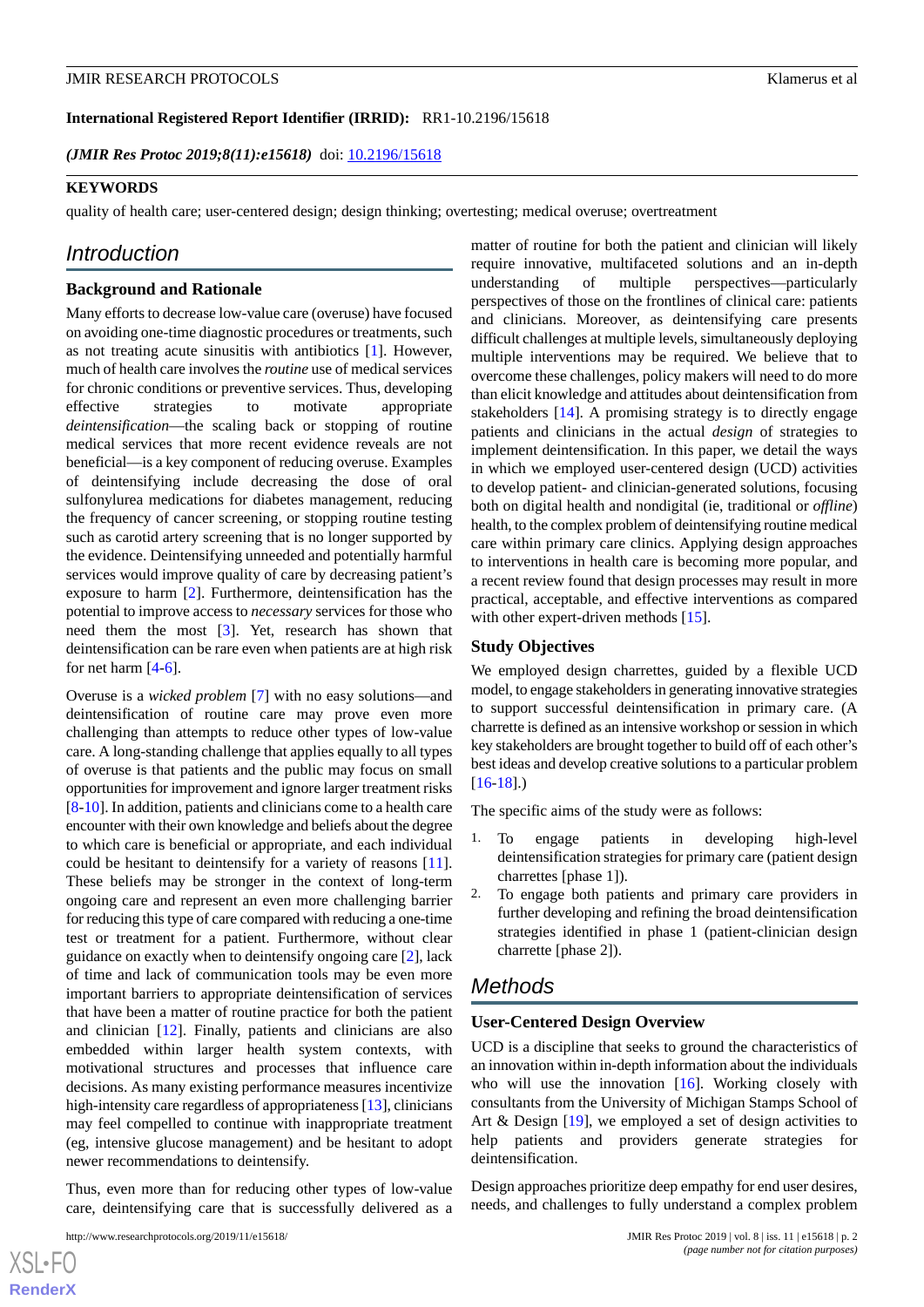in hopes of developing more comprehensive and effective solutions [\[20](#page-12-0)]. Design incorporates stakeholder needs and feedback throughout the co-design process and is increasingly being used in a variety of health care settings and conditions [[15\]](#page-11-12). Although many variations of design process models exist, we selected the frequently used model developed by the Hasso Plattner Institute of Design at Stanford (also known as the d.school) to guide our work [\(Figure 1\)](#page-2-0) [[21\]](#page-12-1).

- 1. Empathize: Work to understand the people who you are trying to find a solution for.
- 2. Define: Clearly articulate the primary problem (ie, what needs to be fixed).
- 3. Ideate: Brainstorm as many creative solutions as possible.
- 4. Prototype: Create representations of the solutions identified in the prior stage.
- 5. Test: Elicit feedback about the prototypes.

<span id="page-2-0"></span>The design model includes the following 5 stages:

**Figure 1.** Design process model. Figure adapted, with permission, from Stanford d.school.



# **Potential Benefits of Using a Design Approach to Develop Strategies for Deintensification**

Design is a creative process to solve complex problems, such as the one addressed in this study: *stopping or reducing nonbeneficial medical services that have become part of a patient's routine care*. We felt the following design approaches could support key goals for this project:

- 1. Participants would first be required to think through how other users involved in the deintensification process (eg, patients, providers, and caregivers) might feel about deintensification before beginning to develop solutions. This would guide participants toward a shared understanding of the users and ultimately more meaningful deintensification strategies.
- 2. Participants would consider the workflows in primary care, the competing demands and time constraints that providers

confront during a clinic appointment, the preferences and motivations of users (primary care patients, primary care clinicians, and others), and other relevant issues. This would help ensure that the strategies generated would be particularly relevant to the primary care setting.

3. Participants would be encouraged to brainstorm as many creative solutions as possible and to think outside the box. Thus, at the end of the project, we would have an extensive list of potentially innovative strategies for deintensification.

In addition, by allowing us to directly engage those on the front lines of care delivery to generate potential solutions (patients and primary care clinicians), we felt that the strategies generated would be perceived as more practical, feasible, and trustworthy to other patients and clinicians on the front lines, increasing their dissemination and implementation potential.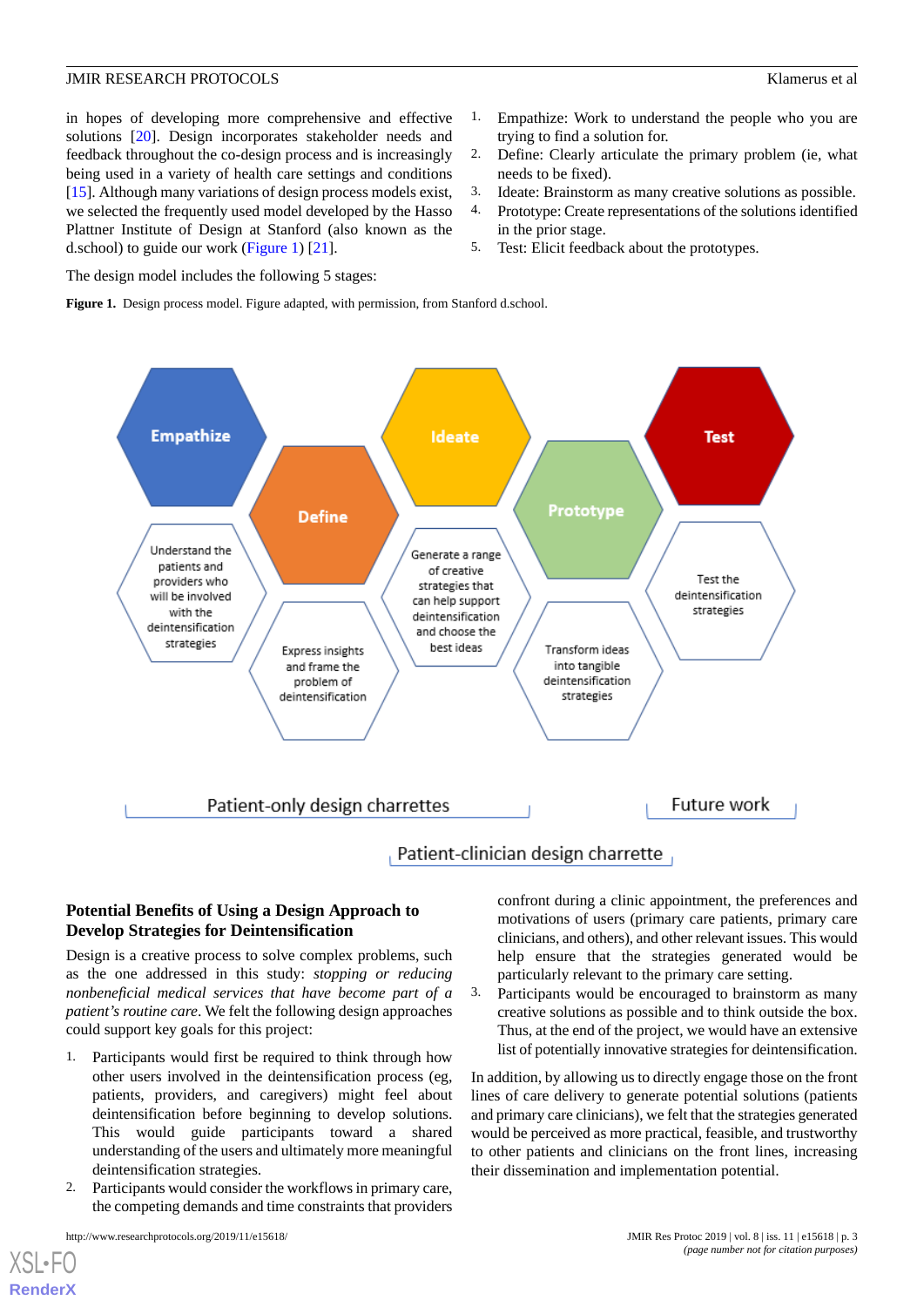## **Study Design Overview**

In an earlier part of the study, 37 recommendations for deintensification were validated by an expert panel using a modified RAND/UCLA Appropriateness Method [[22\]](#page-12-2). These recommendations focused on common conditions and preventive care services encountered in adult ambulatory primary care. From these 37 recommendations, we reviewed deintensification recommendations that were rated highly by the expert panel. We selected 3 highly rated recommendations as topics for the charrettes, trying to identify a set of topics that are not only applicable to both genders but which might also elicit different concerns from participants (eg, cancer screening vs medications for cardiovascular prevention and diabetes treatment). The selected recommendations included the following:

- 1. Recommendation 1: Stop or decrease the dose of diabetes medications in patients aged 65 years and older who have low hemoglobin A1c ( $HbA_{1c}$ <6.5%).
- 2. Recommendation 2: Do not do screening colonoscopy in average-risk adults aged 80 years or older. In addition, do not conduct screening colonoscopies more often than every 10 years.
- 3. Recommendation 3: Do not screen for carotid artery stenosis in asymptomatic adult patients without a history of cerebrovascular disease.

We conducted a design charrette with patients (phase 1; July 9, 2018) and repeated the charrette with a new group of patients (phase 1; July 14, 2018). Following these charrettes, 1 patient-clinician design charrette was conducted (phase 2; November 29, 2018). Phase 1 focused on the empathize, define, and ideate stages of our guiding design process model. Phase 2 focused primarily on the ideate and prototype stages. A future phase of the project will focus on the final stage, that is, the test stage.

The local Department of Veterans Affairs (VA) Institutional Review Board approved the study.

# **Phase 1: Patient Design Charrette**

#### *Participant Recruitment*

We stratified recruitment by gender and race to ensure a diversity of perspectives. Once a patient had been deemed conditionally eligible (see [Multimedia Appendix 1](#page-10-0) for inclusion and exclusion criteria), a staff member mailed the patient a recruitment letter explaining the study and informing them that a study team member would be calling to invite them to participate. A copy of the study consent form was included with the mailing. Approximately 1 week after the mailing, staff phoned the patient to explain the study and ascertain their interest in participating. (Staff attempted to contact a patient up to 3 times.)

For each phase 1 charrette, patients were recruited until approximately 30 agreed to participate (10 who met the eligibility criteria for Recommendation 1 plus 20 who met the eligibility criteria for Recommendations 2 and 3).

Approximately 2 weeks before a charrette, relevant materials were mailed to the patients who agreed to participate. These materials included information on the goals of the full research

[XSL](http://www.w3.org/Style/XSL)•FO **[RenderX](http://www.renderx.com/)** study, an explanation of what to expect during the charrette, a summary of the 3 recommendations that would be discussed at the session, and a map with driving directions to the session.

#### *Design Charrette Overview*

The phase 1 charrette lasted approximately 6.5 hours and was hosted at the VA Center for Clinical Management Research in Ann Arbor, Michigan. The registration process began by obtaining written informed consent. Once consent was obtained, participants were directed to their assigned group; each group focused on 1 of the 3 deintensification recommendations described above; 3 trained facilitators, 1 assigned to each group, guided the participants throughout the day (see [Multimedia](#page-10-1) [Appendix 2](#page-10-1) for the facilitator's guide). The participants completed a baseline survey [\(Multimedia Appendix 3](#page-10-2)).

Following a brief presentation by the project manager, to highlight the goals of the study and agenda for the day and introductions within groups, 8 design activities were conducted. The selected activities, which are commonly used in design charrettes, were assembled to help participants better understand the needs of clinicians, patients, and other clinical staff/leadership involved in the deintensification process, and to ground design of the deintensification strategies (the final product of the day) in information about the people who will ultimately be involved in carrying these strategies out in practice. Portions of the charrette were audiotaped.

#### *Charrette Activities*

The charrette activities supported broad, quick, and open idea generation. Imaginative, fresh, and creative ideas were encouraged (see [Multimedia Appendix 4\)](#page-10-3). Participants were asked to actively listen to others in their group and be open-minded and not critical (ie, "every idea is a good idea"). In addition, participants were instructed to go for volume (ie, "generate as many ideas as possible").

# *Presentation by a Veterans Affairs Primary Care Physician*

A VA primary care provider gave a brief presentation to orient participants to how doctors think about deintensification, highlight some of the challenges in deintensifying, and assure participants that deintensifying is often the right thing to do (ie, "appropriately deintensifying does mean that you are getting the best care possible"). In addition, the presentation highlighted the importance of patient input to develop innovative and effective deintensification strategies.

#### *Presentation by a Veterans Affairs Patient*

Following the provider's presentation, a Veteran patient who receives his care at the Ann Arbor VA Medical Center gave a brief presentation to explain deintensification from a patient's perspective, to provide support to the doctor's presentation, and to help make the participants feel comfortable sharing their opinions. The Veteran patient met several times with the study team, before the charrette, to discuss and prepare content for the presentation.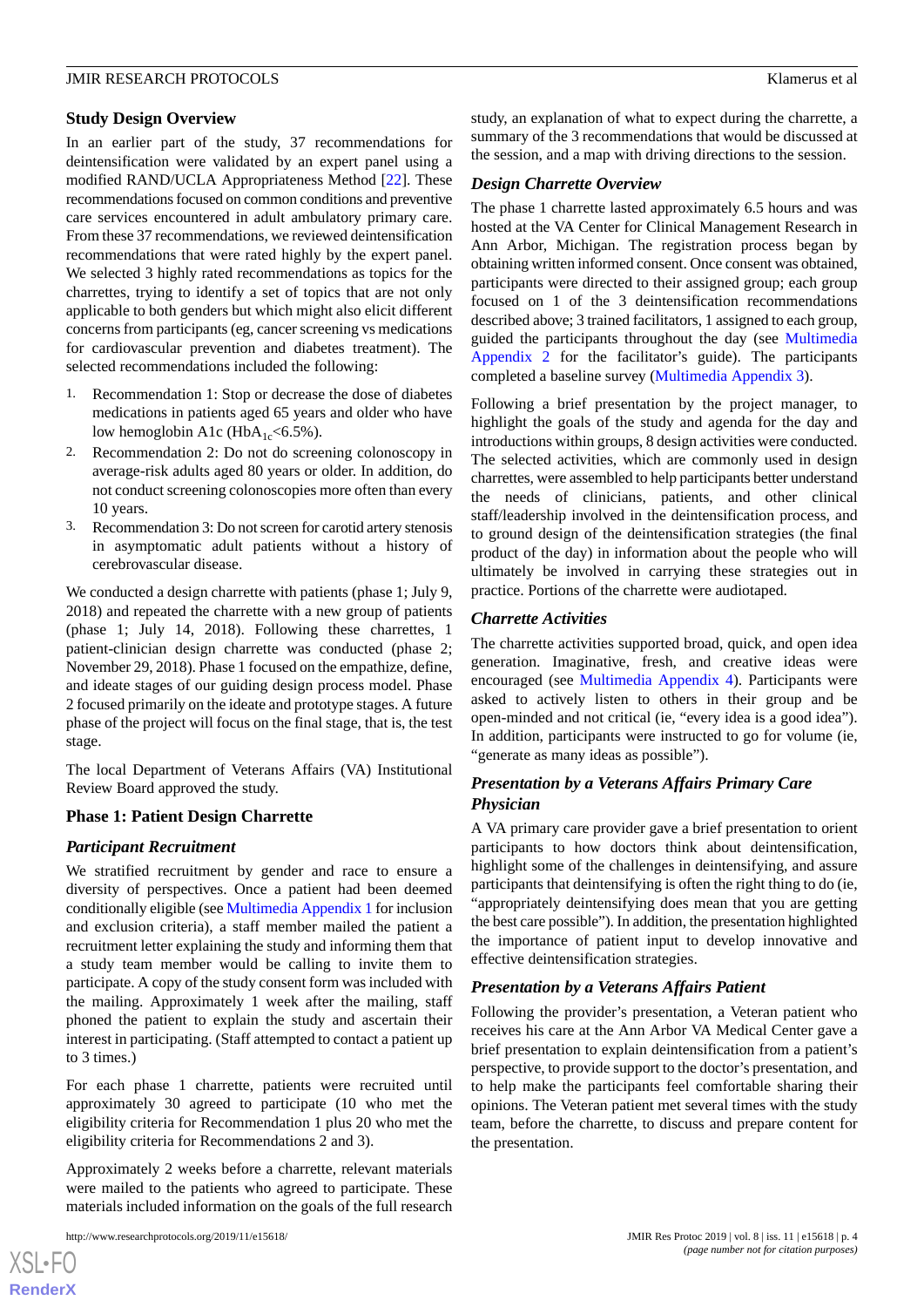#### *Case Review*

Each group was presented with a written case related to their deintensification topic (ie, related to the subgroup's specific recommendation; see [Multimedia Appendix 5\)](#page-10-4). The case included a patient persona, a provider persona, and a fictional story about scaling back, told from both the patient and provider perspectives. The case highlighted some of the reasons why deintensification can be so challenging and provided inspiration for the *gamestorming* UCD activities detailed in the following sections [[17,](#page-11-16)[23](#page-12-3)].

During the case review, the facilitator narrated the patient and clinician personas, and a session participant volunteered to narrate the corresponding story sections. After reading the case, the facilitator asked participants to reflect on what they heard in the case.

## *Mind Mapping*

Mind mapping is a visual thinking tool to help organize the information [\[17](#page-11-16)]. Through nonlinear groupings and branches, it connects and organizes information around a central subject, thus allowing participants to better understand the relationships that exist. Mind mapping was used early in the charrette to help jump-start the creative process.

During this activity, session participants identified information that stood out, articulated their interpretation of issues and concepts mentioned in the case, and discussed ideas sparked by the case ([Multimedia Appendix 6\)](#page-10-5). During this discussion, facilitators wrote the group's comments on a flipchart, creating branches to represent words related to the central idea (ie, the story) and sub-branches to represent words that further expanded on the central idea. The mind mapping diagram remained on display throughout the entire session.

# *Business Origami*

Business Origami is an activity that allows participants to collaboratively develop a physical representation of a system [[17\]](#page-11-16). The aim of this activity is to help groups gain a deeper understanding of the people and things involved, the surrounding environment, and the interaction(s) between them.

In our design charrette, participants were instructed to imagine that the patient and provider in the case were meeting for a medical appointment. Participants were asked to think about what that medical appointment might look like and to map out the flow of the medical appointment between the patient and doctor in the case using 3-dimensional icons (ie, paper pop-up tokens); some icons were preprinted with potentially relevant actors (eg, doctor, nurse, and patient's spouse), artifacts (eg, doctor's computer, medicine, and educational materials), and places (eg, check-in station, waiting room, and doctor's office), and some were blank to allow participants to add new ones if needed ([Multimedia Appendix 6\)](#page-10-5). The interactions between the tokens were represented by arrows drawn on the surface (horizontal white paper) with colored markers. The completed business origami model was displayed throughout the session.

# *Empathy Mapping*

 $XS$ -FO **[RenderX](http://www.renderx.com/)**

An empathy map is a collaborative design tool for discovering deeper insights about users, customers, or stakeholders [[24\]](#page-12-4).

The aim of empathy mapping is for participants to put themselves in the place of another person and understand their motivations and frustrations. The structure of an empathy map canvas often includes 4 quadrants representing the user's external, observable world, and internal mindset.

For our session, the facilitator placed a large outline of a human head onto a flipchart. This head represented the patient in the case. (The name of the patient and several of his/her characteristics were written on the canvas.) Then, 4 quadrants were drawn out from the head representing the following: seeing, saying/doing, hearing, and thinking/feeling. Participants were asked to write down on sticky notes what they think the patient might be seeing, saying/doing, hearing, and/or thinking/feeling during the medical appointment where deintensification was being discussed. The facilitator placed the sticky notes on the appropriate quadrant of the map ([Multimedia Appendix 6](#page-10-5)). Pains (fears, frustrations, and anxieties) and gains (wants, needs, hopes, and dreams) were also articulated and written at the bottom of the canvas. This activity was repeated with a second human head representing the doctor in the case. The canvases were displayed throughout the session.

## *Identifying Strategies Card Game*

We developed recommendation-specific scenarios about different patients and their primary care providers. The scenarios were designed so patients and clinicians in the scenarios varied along a spectrum of combinations of *degree of resistance to deintensification*, from highly resistant to deintensification, somewhat resistant to deintensification, or not at all resistant to deintensification. Scenarios covered all combinations of patient and clinician types. Each of the scenarios included the following 5 pieces of information: (1) a brief patient description, (2) a brief clinician description, (3) wants/needs of the patient and/or clinician, (4) motivations/reasoning of the patient and/or clinician, and (5) barriers (patient, clinician, and/or system-level) to deintensification. Put together, these pieces expressed a *problem statement* that participants reviewed together [[25\]](#page-12-5). Following the review, participants brainstormed solutions that could help solve the problem as they saw it for that scenario.

The following is an example of a deintensification scenario where the patient is highly resistant to deintensification and the provider is not at all resistant to successful deintensification:

- 1. Patient description: Arik is 74 years old and retired from the army, suffers from diabetes, recently transferred to the VA, with several prescriptions including insulin; most recent  $HbA_{1c}$  level is low.
- 2. Provider description: Dr. Stokes is a physician at a large VA Medical Center, has been seeing Arik for 1 year.
- 3-5. Problem statement: Dr. Stokes wants Arik to reduce his insulin (wants or needs information) because Arik's  $HbA<sub>1c</sub>$  level is low and current evidence suggests that a low  $HbA<sub>1c</sub>$  can be harmful in older adults (motivation information) but Arik has been on insulin for many years and is scared his blood sugars will rise if he stops or reduces it, so Arik refuses (barriers information).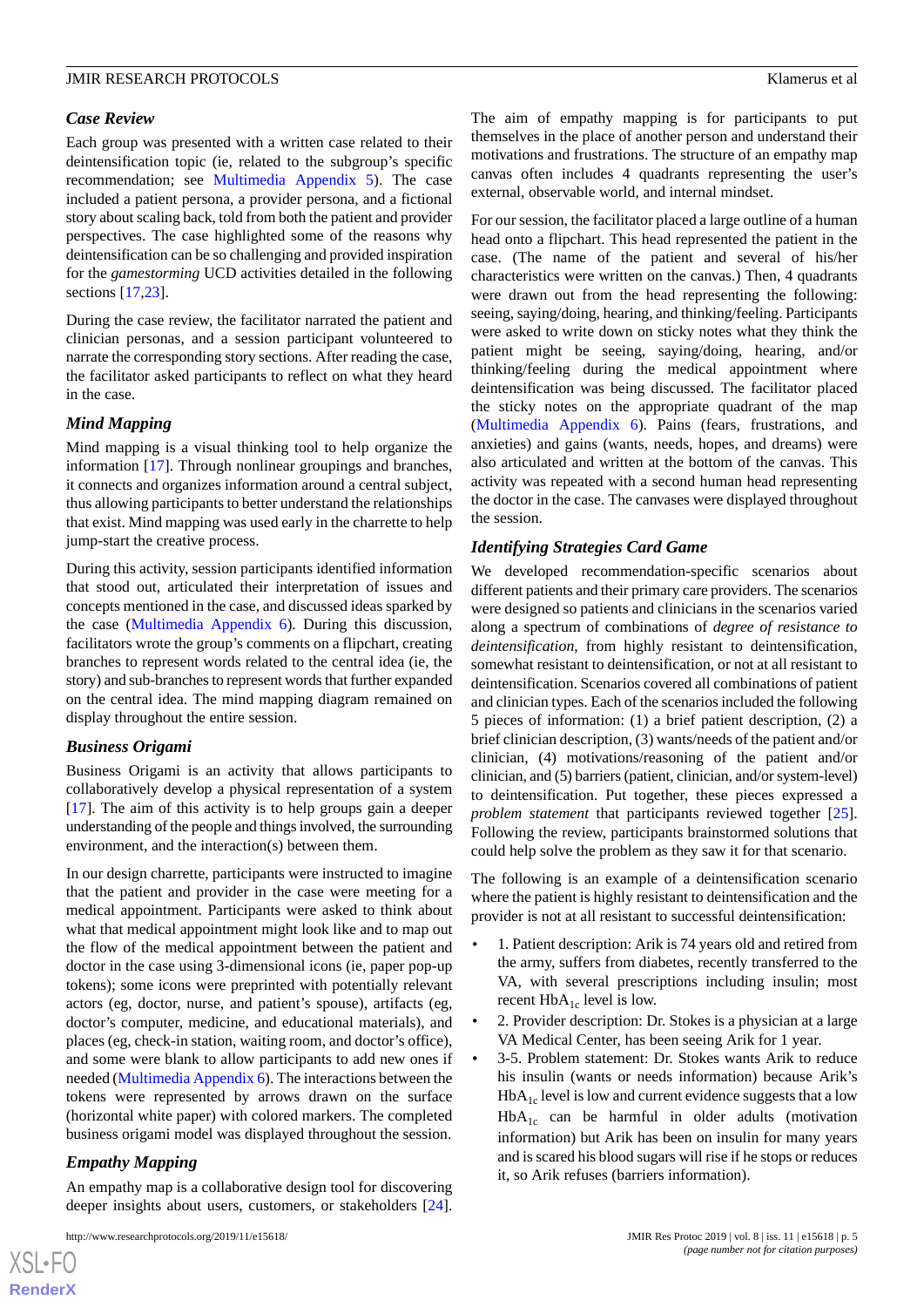[Multimedia Appendix 7](#page-10-6) provides the full set of patient-clinician scenarios that the participants reviewed. Participants worked in pairs or trios to work through a card game where they were taken through each scenario one-at-a-time in a structured fashion, to identify barriers that might prevent the doctor or patient from scaling back, and to brainstorm solutions (ie, strategies) to overcome those barriers. The pairs/trios were asked to brainstorm as many strategies as possible, then work together to select the best 1 to 3 strategies from all those brainstormed. Participants were prompted with the following instructions as they worked through each scenario using a worksheet (see worksheet template in [Multimedia Appendix 8](#page-11-17)): Solution 1 - The big problem that would prevent scaling back is (insert text); A solution that can solve the problem is (insert text). This was repeated for up to 2 additional solutions (ie, solutions 2 and 3) as desired by the participants.

Participants repeated the above until they finished all the scenarios or until time for the activity ran out.

#### *Dot Voting*

<span id="page-5-0"></span>Dot voting is one of the simplest ways to collaboratively prioritize and converge upon agreed solutions [[23\]](#page-12-3).

**Table 1.** Deintensification super strategy categories from phase 1.

Following the card game, all scenario worksheets generated by the group were displayed on a nearby wall and read aloud by the group's facilitator. Each participant in the group was given 6 dot stickers and asked to place dots on the 6 strategies they felt were most important.

#### *Charrette Wrap-Up*

At the end of the charrette, participants completed a postsession survey. The survey was similar to the baseline survey but included questions related to the participant's willingness to participate in phase 2 of the study. Participants received a US \$125 gift card for taking part in the session.

#### *Analysis*

Following both patient design charrettes, project staff rapidly reviewed all prioritized deintensification strategies, along with the related facilitator notes and audio recordings. The team followed a consensus process to identify themes and group similar themes together. The resultant 6 themes were termed *super strategies* and used to guide the phase 2 patient-clinician design charrette [\(Table 1](#page-5-0)).

| Super strategy category                                 | Example                                                                                                                                              |
|---------------------------------------------------------|------------------------------------------------------------------------------------------------------------------------------------------------------|
| Provide patient education through outreach <sup>a</sup> | Offer a group class to educate patients about deintensification                                                                                      |
| Educate patients using mass/social media <sup>a</sup>   | Educate the public about deintensification using billboards, newspapers, or magazines                                                                |
| Provide education to providers <sup>a</sup>             | Have mandatory trainings for clinic staff (eg, providers and nurses) on the newest overuse<br>recommendations                                        |
| Provide patient-centered care <sup>b</sup>              | "Treat the patient as a person and not as a number"                                                                                                  |
| Educate patients during an appointment <sup>b</sup>     | Use decision aids to help a patient better understand the risks and benefits of scaling back                                                         |
| Offer alternatives to care <sup>b</sup>                 | Have providers consider doing more up front to build rapport and trust with the patient<br>to help ensure success during future scaling back efforts |

<sup>a</sup>Groups focusing on this strategy: diabetes treatment in high-risk patients; Screening for carotid artery stenosis in asymptomatic patients. <sup>b</sup>Group focusing on this strategy: screening for colorectal cancer in older adults.

#### **Phase 2: Patient-Clinician Design Charrette**

#### *Patient Recruitment*

A staff member mailed patients, who participated in phase 1 and met other inclusion criteria (see [Multimedia Appendix 1](#page-10-0) for inclusion and exclusion criteria), a recruitment letter explaining the patient-clinician design charrette and informing them that a study team member would be calling to invite them to participate. A copy of the study consent form was included with the mailing. Approximately 1 week after the mailing, the staff called the patient to ascertain their interest in participating (the staff attempted to contact a patient up to 3 times). Once a patient indicated they were interested in participating, the staff member reviewed the consent form with the patient and answered any questions they had.

Two weeks before the session, relevant materials were mailed to the patients who agreed to participate. These materials included information on the goals of the full research study, a

[XSL](http://www.w3.org/Style/XSL)•FO **[RenderX](http://www.renderx.com/)**

summary of the patient-only session (including a table outlining 3 of the *super* (deintensification) strategies identified during that session), a description of what to expect during the patient-clinician session, and directions to the session. In addition, patients received an index card titled *Personal Experience with Deintensification*. The index card stated:

*Describe a time when you went to your doctor wanting a specific test/treatment, your doctor persuaded you that NOT getting the test/treatment was the best thing to do, and in the end, you felt good about it.*

Patients were instructed to complete the card before the session and bring it with them to the session.

#### *Provider Recruitment*

A staff member emailed providers a recruitment letter explaining the patient-clinician design charrette. The study consent form was attached to the email. Providers were instructed to review the consent form and reply to the email if they were interested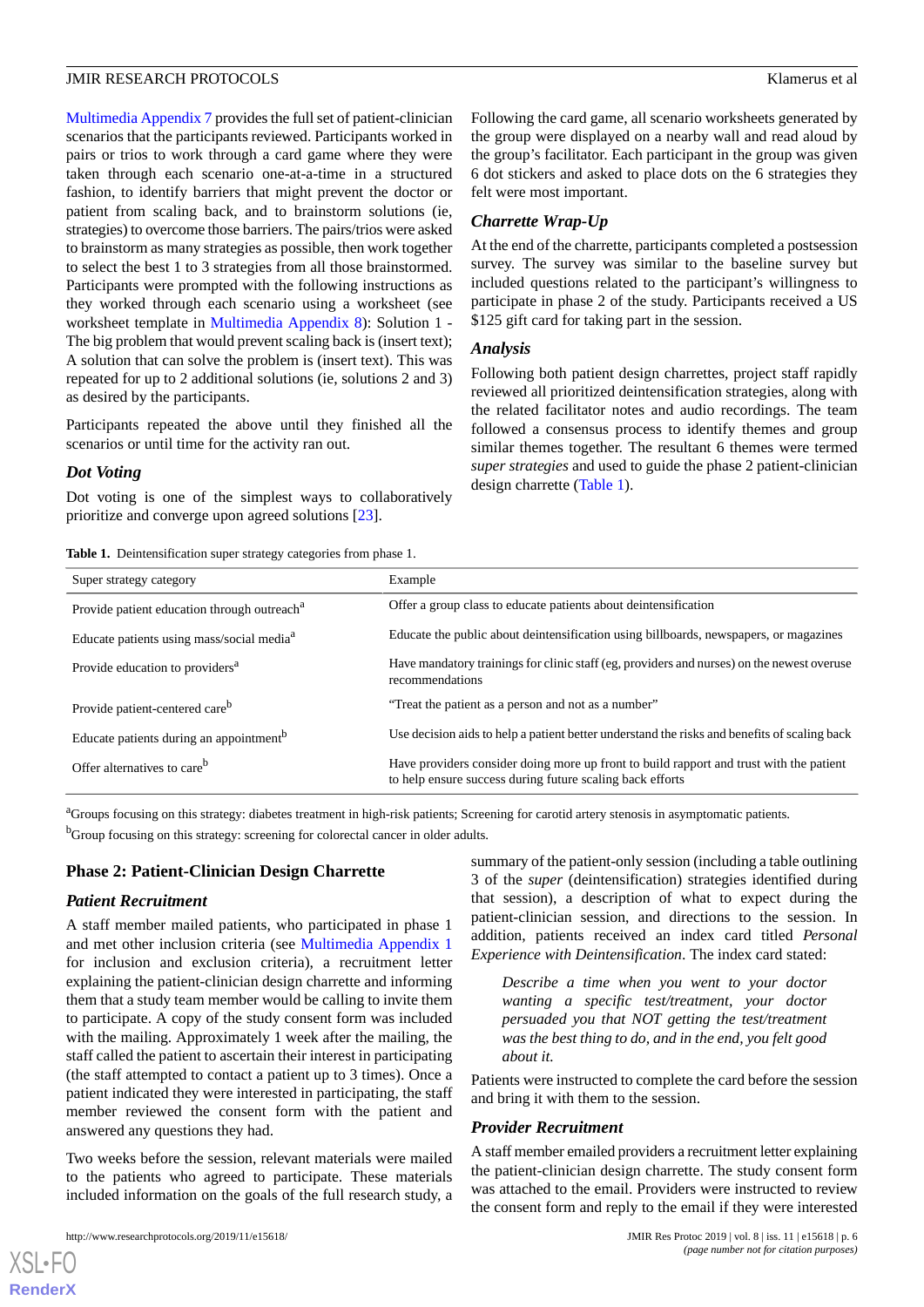in participating in the session (the staff sent up to 3 recruitment emails to providers).

Two weeks before the session, relevant materials were hand delivered to the providers who agreed to participate. These materials included information on the goals of the full research study, a summary of the initial patient sessions (including a table outlining 3 of the *super* (deintensification) strategies identified during that session), a description of what to expect during the patient-clinician session, and directions to the session. In addition, providers received an index card titled *Personal Experience with Deintensification*. The index card stated:

*Describe a time when a patient came to the clinic wanting a specific test or treatment, but after some discussion you were able to persuade the patient that it really wasn't in their best interest. Then, describe a few ways that patients have made these deintensification conversations easier for you in the past.*

Providers were instructed to complete the card before the session and bring it with them to the session.

#### *Design Charrette Overview*

The 4-hour session took place at the VA Center for Clinical Management Research in Ann Arbor, Michigan. The registration process began by obtaining written informed consent. Once consent was obtained, participants were directed to their assigned group, which was led by a trained facilitator (see [Multimedia Appendix 9](#page-11-18) for the facilitator's guide). As in phase 1, each group focused on 1 of the 3 deintensification recommendations mentioned in the study design overview section. In addition, each group concentrated on 3 of the 6 deintensification *super* strategies identified in phase 1 ([Table](#page-5-0) [1\)](#page-5-0).

To begin, all participants completed a baseline survey. Following a brief presentation by a study investigator to outline the agenda and goals for the day and to summarize the high-level deintensification strategies generated during the phase 1 session, each participant shared their personal experience(s) with deintensification using the prompts introduced on the previously mailed index card, as described above. (If a participant forgot their card, they were instructed to simply share any experience they have had in scaling back or stopping tests or treatments.) After this, each facilitator briefly reviewed the 3 *super*strategies that their group would be focusing on during the remainder of the session, answered any questions participants had about the strategies, and discussed the goal of the primary charrette activity, WhoDo. WhoDo was used in this study to help participants develop concrete actions that specific stakeholders can take to support deintensification efforts. Portions of the charrette activities were audiotaped.

#### *Charrette Activities*

 $XSI - F($ **[RenderX](http://www.renderx.com/)**

WhoDo is a tool that helps to brainstorm, plan, and prioritize actions (see [Multimedia Appendix 4](#page-10-3)).

We modified the tool to create a *WhoDo matrix* (see [Multimedia](#page-10-5) [Appendix 6](#page-10-5)) [[23\]](#page-12-3). This matrix collected information not only on the stakeholders (*Who*) and their actions (*Do*), but also on

potential obstacles to the action (*Barriers*) and approaches to overcome the barriers (*How to Overcome*).

Specific questions that were to be considered included the following:

- 1. Who: Who is involved in making deintensification happen? Who is the decision maker? Who has the needed resources? Whose support is needed?
- 2. Do: What do they need to do or do differently? What actions will build toward the big goal? (Each Do (action) had to be concrete and measurable.)
- 3. Barrier: What could get in the way of getting this (Do) done? What potential problems exist?
- 4. How to Overcome: What needs to happen to be able to overcome the barrier(s)?

In addition, we asked participants to consider stakeholders (*Who*) at 3 different levels. These levels included the primary care team level, the local VA level, and the national VA level. A list of potential stakeholders and/or their role at each level (eg, primary care team—provider, patient, and nurse; local VA level—director [leadership], pharmacists [specialists], social workers [support services], and clerk [administration]; national VA level—National Office to promote health or prevent disease, Veterans Service Organizations) was provided to each of the 3 groups. Facilitators stressed to participants that for deintensification efforts to be successful at any 1 level, they often need to be supported by other levels of the health care system. Each facilitator gave a brief example, at 1 of the levels, as a demonstration.

#### *Step 1: Brainstorming of Who and Do*

The initial step of the activity was a simple 30-min brainstorming session. Facilitators instructed participants to consider, within the 3 super strategy areas assigned to their group, what could be done to support deintensification (*Do*) and who would be needed to make it happen (*Who*). (Note: We refer to these collectively as *WhoDo*.) Facilitator 1 asked participants to write their *WhoDo* ideas on sticky notes and then share with the entire group, facilitator 2 collected information directly on a whiteboard as they were brainstormed by participants, and facilitator 3 used both of the above techniques to collect information. Facilitators worked to ensure that ideas were generated in each of the 3 super strategy areas.

#### *Step 2: Selection of the Most Important WhoDo*

Following the brainstorming, participants were asked to work together to identify the actions that would be most effective in supporting appropriate deintensification. Each group was instructed to identify the top 1 to 3 actions and to select the 1 action that they would like to use to start their first WhoDo matrix.

# *Step 3: Identification of Barriers (Barriers) and Solutions for Overcoming the Barriers (How to Overcome)*

Participants selected the level (ie, primary care team, local VA, and national VA) for the top 1 to 3 actions, and the facilitator copied the prioritized action into a *WhoDo matrix*, which was presented on large sheets of white paper. Facilitators then asked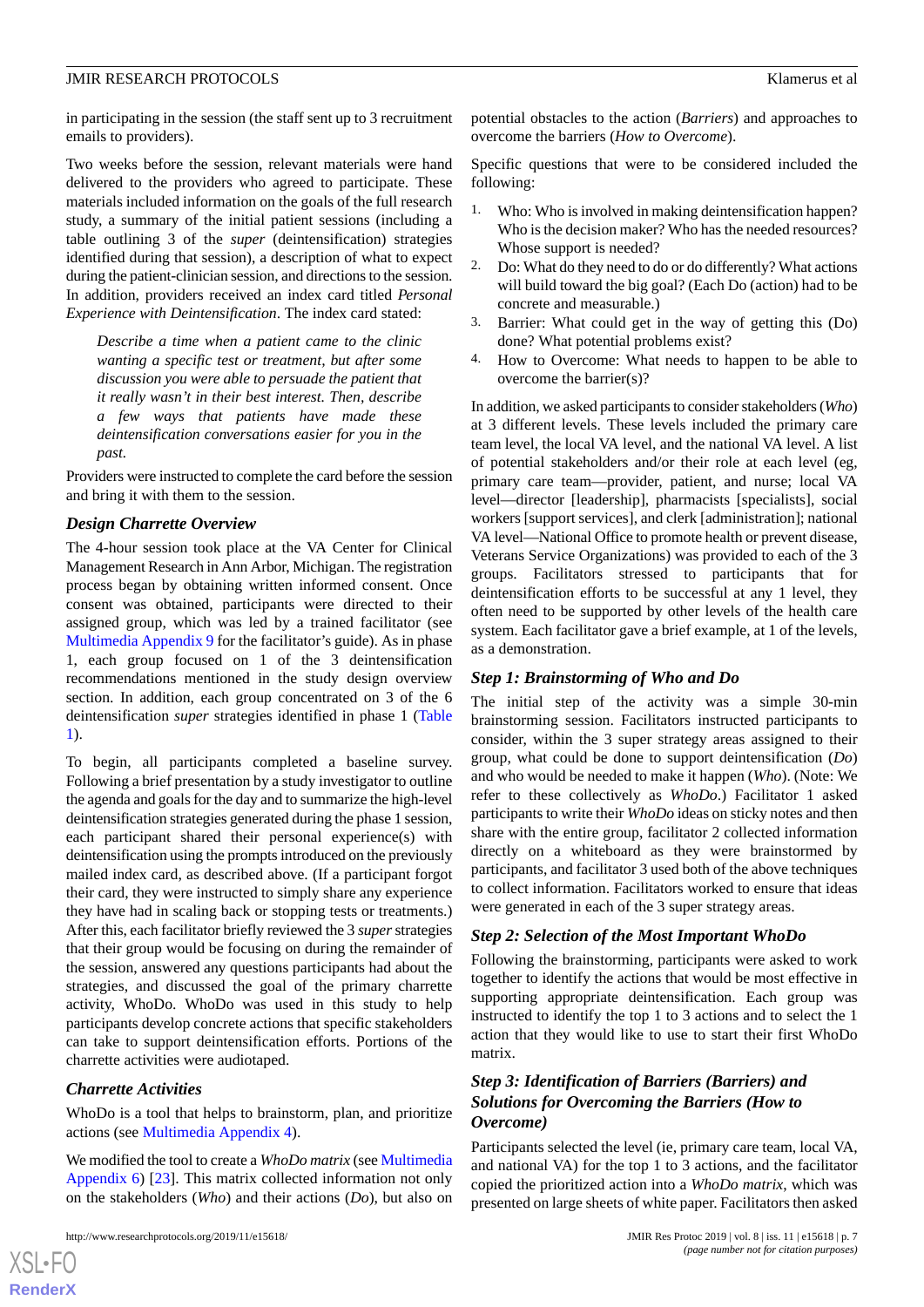participants to brainstorm potential barriers (*Barriers*) that could get in the way of the action (*Do*) actually happening. All barriers were documented within the WhoDo matrix. Once participants felt like their list of barriers was complete, they were instructed to select the one barrier that was likely the most important obstacle to making the *Who* and *Do* happen, and the facilitator highlighted this barrier in the matrix. Following that, participants were instructed to discuss solutions (*How to Overcome*) that could help overcome the biggest barrier. Again, all solutions were documented within the WhoDo matrix. Once the list of solutions was felt to be complete, participants were instructed to select the best solution, and the facilitator highlighted this solution in the matrix. The facilitator asked participants to then consider how the most important solution could be supported by the other 2 levels of the health care system. The participants completed the same steps as above (ie, determining *Who*, *Do, Barriers, and How to Overcome*) for one or both remaining levels.

# *Step 4: Selection of the Most Valuable WhoDo*

Groups were instructed to select the most valuable *WhoDo* from all completed matrices. Participants were asked to consider the following 3 questions when making their decision: (1) *Which is most likely to lead to appropriate deintensification?* (2) *Which is most sustainable?* (3) *Which would be most acceptable to all stakeholders?* Once the most valuable WhoDo was identified, each facilitator shared it with all session participants.

# *Charrette Wrap-Up*

At the end of the charrette, participants completed a postsession survey. Patient participants received a US \$75 gift card for taking part in the session.

# *Analysis Plan (phase 1 and phase 2)*

#### **Categorizing Strategies**

The first step in our analysis will be to categorize the strategies that were developed by participants during phase 1. Our analytic team (LD, JS, TC, MK, and SK) will use an inductive coding approach to create categories for the prioritized phase 1 strategies. The categories will focus on the actor or entity responsible for initiating the deintensification strategies. We list the categories here to convey the breadth of responses across different levels: doctor, patient, other staff, multilevel (within

a health system), health system, and national. The team will refine the definitions for the categories while coding the prioritized phase 2 strategies. We will reconcile any outdated codes from phase 1 with our phase 2 codes to ensure continuity in our coding application. Once we finalize our coding scheme, we will follow a deductive approach to categorize the remaining (ie, nonprioritized) strategies for phases 1 and 2.

#### **Developing Themes**

Building on our initial work, members of the analytic team will independently review the strategies within each level and create a list of ideas for patterns across the strategies. The team will consider several questions while reviewing the strategies in each level, such as What are the similarities across the strategies? What is the common thread in all these ideas? For example, do the commonalities lie in *who* participants think should be involved, or *how* this process should happen? Finally, we will review the ideas as a group and distill them into themes to capture what we heard from participants in each phase.

## **Examining the Survey Data**

Analysis of the survey data will include basic descriptive statistics of the main variables of interest.

# *Results*

# **Recruitment**

In phase 1, study staff sent recruitment letters and made at least one phone call attempt to 316 eligible patients [\(Figure 2\)](#page-8-0).

Staff were unable to reach 78 patients via phone, and an additional 179 patients declined to participate in the study. Of the 59 patients verbally agreeing to participate, 35 provided written informed consent and participated in the study.

In phase 2, 18 eligible patients and 29 eligible providers received a study recruitment letter/email ([Figure 3](#page-9-0)).

One patient could not be reached via phone, and 5 patients declined to participate; 14 providers did not respond to the recruitment email, and 7 providers declined to participate. Of the 12 patients who agreed to participate, 9 provided written informed consent and participated in the study. Of the 8 providers who agreed to participate, 7 provided written informed consent and participated in the study.

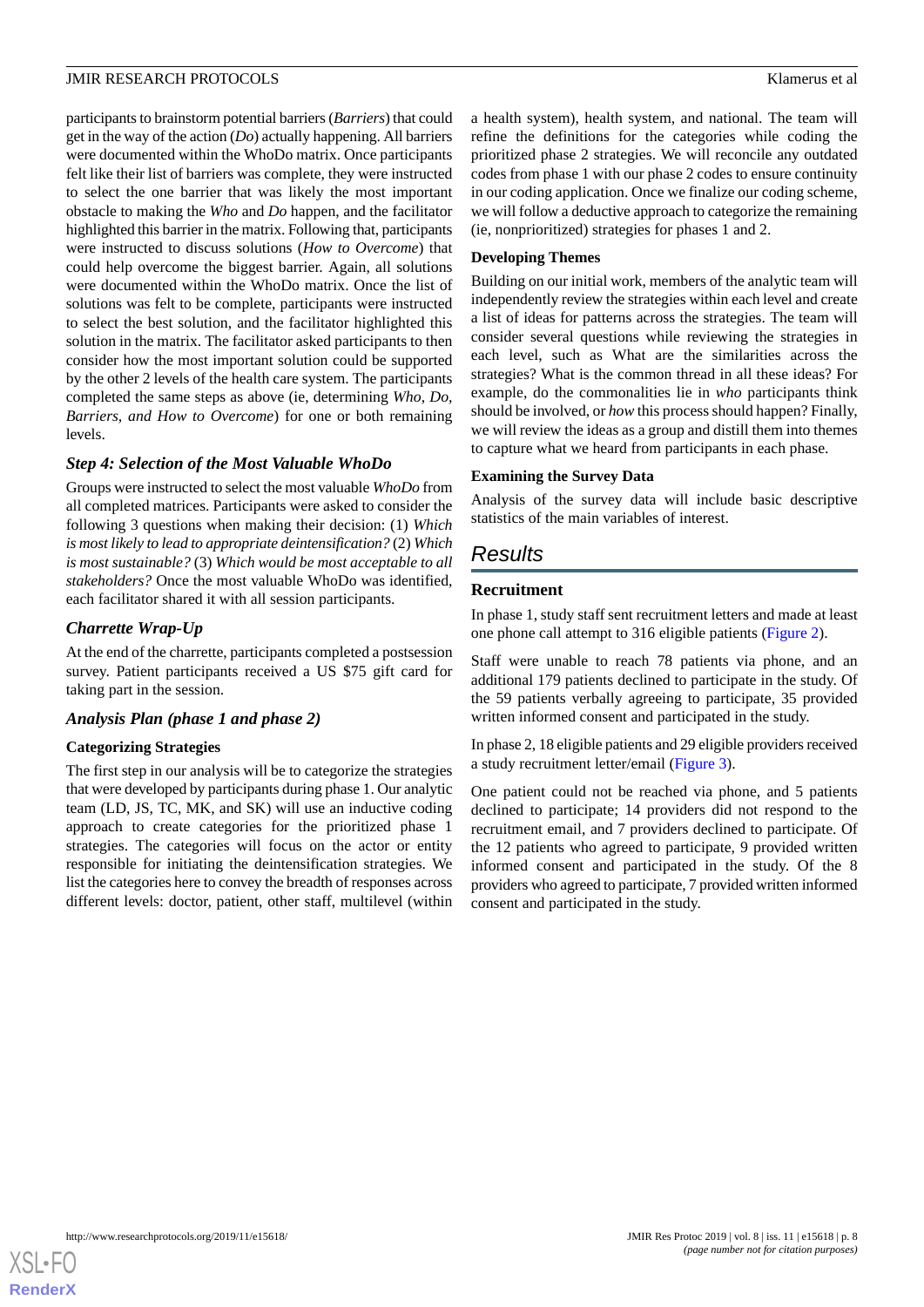<span id="page-8-0"></span>Figure 2. Recruitment for the two patient-only design charrettes (phase 1).

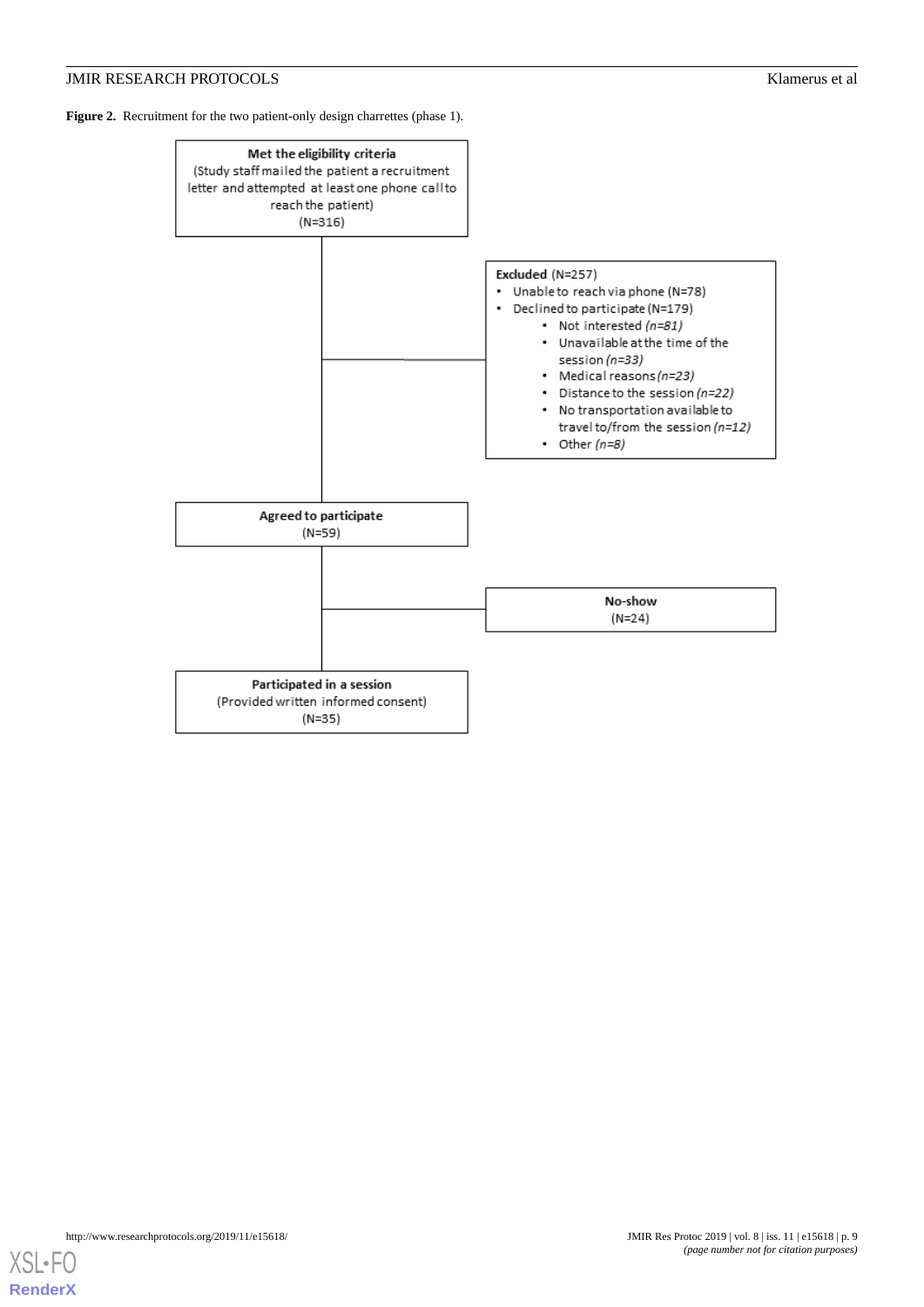<span id="page-9-0"></span>**Figure 3.** Recruitment for the patient-clinician design charrette (phase 2).



# **Data Analysis**

The categorization of deintensification strategies, development of themes, and analysis of survey data are currently underway. The results are expected to be submitted for publication in early 2020.

# *Discussion*

[XSL](http://www.w3.org/Style/XSL)•FO **[RenderX](http://www.renderx.com/)**

Our study protocol employs a novel method, design charrettes, to bring providers and patients with differing backgrounds and with different expectations together to cocreate solutions to the complex issue of deintensification. To our knowledge, this is the first study to use design charrettes, a collaborative session consisting of UCD activities guided by a UCD process model, to engage patients and providers in cocreating strategies to support successful deintensification in primary care.

Deintensification is closely connected to the concept of deimplementation. Deintensification occurs when a test or treatment is scaled back or stopped. This project focused on deintensification of routine services as exemplified in practice recommendations. Deimplementation is a similar concept that focuses on the broader need to develop system approaches to stop low-value practices [\[26](#page-12-6)] and can be seen as an implicit part of implementation and organizational change [\[27\]](#page-12-7). In the future, there may be deimplementation projects that focus on deintensification recommendations.

Design approaches have only recently been employed in health care, and the wide array of existing design processes have roots in disparate fields such as architecture, engineering, and business [[28\]](#page-12-8). These approaches are now being taught in medical schools and are being used directly by doctors and nurses to improve patient care and patient's experiences [\[29](#page-12-9)-[31\]](#page-12-10). A concrete example of how design activities can have a real-world impact is the following: administrators at the Rotterdam Eye Hospital in the Netherlands wanted to transform the patient's experience from an often anxiety-riddled episode into something more reliably pleasant and personal [\[32](#page-12-11)]. To do this, they incorporated UCD principles into their planning process. First, hospital staff set out to better understand their target user (ie, patients coming into the hospital for treatment). They found that most patients were scared about losing their eyesight; therefore, their primary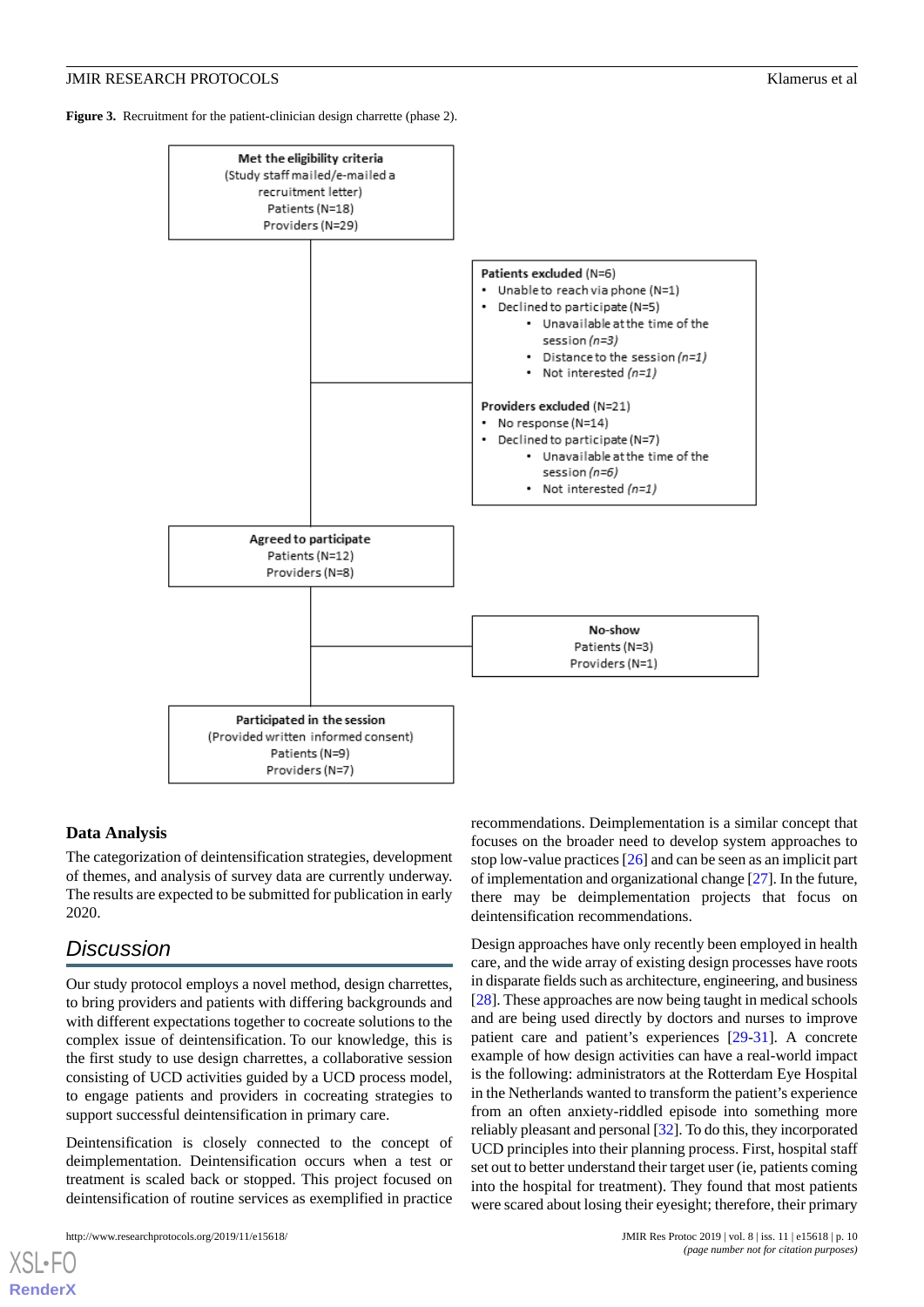goal was to reduce patients' fears. The team brainstormed potential solutions. They sought insight from both inside and outside the health care field (eg, airlines, supermarkets, and other medical organizations). The most promising ideas were presented to the leadership of the hospital. Small-scale prototypes were tested, and the best ideas spread naturally. By using a design approach, the hospital was able to improve user experience. Patient intake increased by 47%, and the hospital has since won several awards for safety, quality, and design.

Other UCD success stories are summarized in a systematic review by Altman et al [\[15](#page-11-12)]. The authors examined how design has been used to plan interventions in health care settings and assessed whether the interventions were effective. They

identified 26 papers, representing 24 interventions that used UCD in intervention development, intervention implementation, or both. A total of 19 of the interventions focused on physical health, 2 on mental health, and 3 on system processes. Although there were variable design activities employed across studies, all but one of the interventions showed positive effects on one or more outcomes.

By directly engaging patients and clinicians in the design process, the uncertainties and risks involved with innovation may be substantially minimized. Our study employs design to increase the chances that the resultant deintensification strategies are acceptable, effective, and sustainable in a primary care setting.

## **Acknowledgments**

This study is funded by the Department of Veterans Affairs Health Services Research and Development (Grant No IIR 15-131). TC is supported by a VA Career Development Award (CDA 16-151). The content is solely the responsibility of the authors and does not necessarily represent the official views of the Department of Veterans Affairs.

# **Conflicts of Interest**

<span id="page-10-0"></span>TJC was co-investigator on a completed research grant from Genentech's Corporate Giving Scientific Project Support Program that is outside the scope of this work and unrelated to any Genentech or Roche products. EAK serves on the Clinical Advisory Board for Bind Insurance.

# **Multimedia Appendix 1**

<span id="page-10-1"></span>Inclusion and Exclusion Criteria (phase 1 and phase 2). [[DOCX File , 14 KB](https://jmir.org/api/download?alt_name=resprot_v8i11e15618_app1.docx&filename=e3845f342cdc73a81cb4a3f44c7931c8.docx)-[Multimedia Appendix 1\]](https://jmir.org/api/download?alt_name=resprot_v8i11e15618_app1.docx&filename=e3845f342cdc73a81cb4a3f44c7931c8.docx)

# <span id="page-10-2"></span>**Multimedia Appendix 2**

Phase 1 Facilitator Guide. [[DOCX File , 863 KB-Multimedia Appendix 2\]](https://jmir.org/api/download?alt_name=resprot_v8i11e15618_app2.docx&filename=b296f4c24aeca139f08a6376d581a683.docx)

# <span id="page-10-3"></span>**Multimedia Appendix 3**

Phase 1 Survey. [[DOCX File , 828 KB-Multimedia Appendix 3\]](https://jmir.org/api/download?alt_name=resprot_v8i11e15618_app3.docx&filename=7a774ebecdd1f1d0e6d38878456fb139.docx)

#### <span id="page-10-4"></span>**Multimedia Appendix 4**

User-Centered Design Charrette Activities and Associated Model Stage. [[DOCX File , 15 KB](https://jmir.org/api/download?alt_name=resprot_v8i11e15618_app4.docx&filename=3164c71f2202631ca6d32a815c26f66b.docx)-[Multimedia Appendix 4\]](https://jmir.org/api/download?alt_name=resprot_v8i11e15618_app4.docx&filename=3164c71f2202631ca6d32a815c26f66b.docx)

#### <span id="page-10-5"></span>**Multimedia Appendix 5**

Case example. [[DOCX File , 372 KB-Multimedia Appendix 5\]](https://jmir.org/api/download?alt_name=resprot_v8i11e15618_app5.docx&filename=033276edbdbc45de7404c964e23f4a77.docx)

# <span id="page-10-6"></span>**Multimedia Appendix 6**

Pictures of mind mapping, business origami, and empathy mapping. [[DOCX File , 2247 KB](https://jmir.org/api/download?alt_name=resprot_v8i11e15618_app6.docx&filename=49ba59faaa83fdd5b33b34fd35792dfa.docx)-[Multimedia Appendix 6\]](https://jmir.org/api/download?alt_name=resprot_v8i11e15618_app6.docx&filename=49ba59faaa83fdd5b33b34fd35792dfa.docx)

# **Multimedia Appendix 7**

Patient-clinician scenarios for the Identifying strategies card game. [[DOCX File , 50 KB](https://jmir.org/api/download?alt_name=resprot_v8i11e15618_app7.docx&filename=6c7cc7da478b4c4f7eb130646b4efa8d.docx)-[Multimedia Appendix 7\]](https://jmir.org/api/download?alt_name=resprot_v8i11e15618_app7.docx&filename=6c7cc7da478b4c4f7eb130646b4efa8d.docx)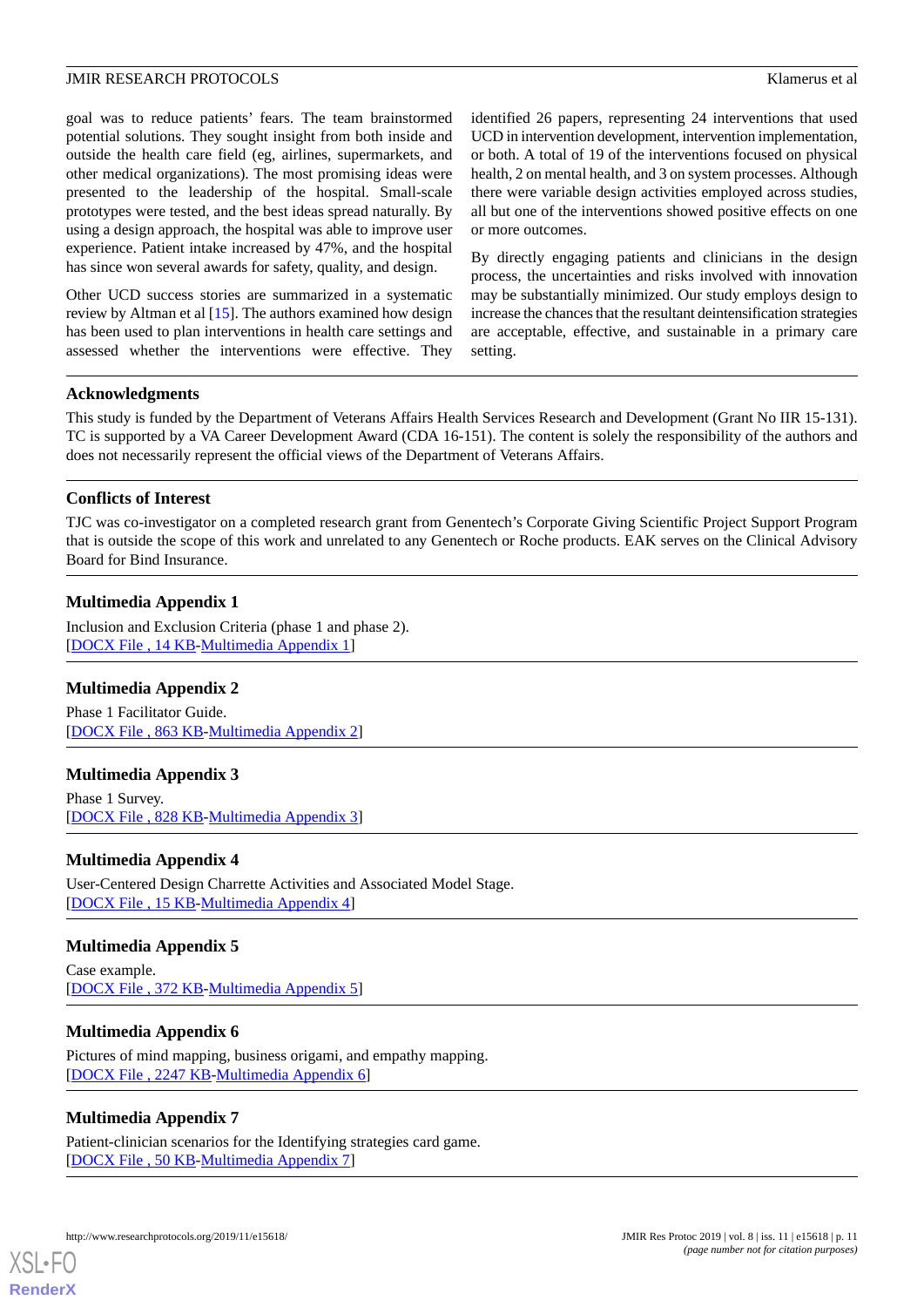# <span id="page-11-17"></span>**Multimedia Appendix 8**

Identifying strategies card game worksheet example. [[DOCX File , 750 KB-Multimedia Appendix 8\]](https://jmir.org/api/download?alt_name=resprot_v8i11e15618_app8.docx&filename=9c66bc53f41092d49a0a7b1f78afbc22.docx)

# <span id="page-11-18"></span>**Multimedia Appendix 9**

Phase 2 Facilitator Guide. [[DOCX File , 807 KB-Multimedia Appendix 9\]](https://jmir.org/api/download?alt_name=resprot_v8i11e15618_app9.docx&filename=4c145e7c7070293d75e8ff0d6eca2b07.docx)

# **Multimedia Appendix 10**

Previous peer-review reports from the funder, the Department of Veterans Affairs. [[PDF File \(Adobe PDF File\), 106 KB](https://jmir.org/api/download?alt_name=resprot_v8i11e15618_app10.pdf&filename=839bddbdc502e5d3da12edfe2a81ed5c.pdf)-[Multimedia Appendix 10\]](https://jmir.org/api/download?alt_name=resprot_v8i11e15618_app10.pdf&filename=839bddbdc502e5d3da12edfe2a81ed5c.pdf)

# <span id="page-11-0"></span>**References**

- <span id="page-11-1"></span>1. Colla CH, Mainor AJ, Hargreaves C, Sequist T, Morden N. Interventions aimed at reducing use of low-value health services: a systematic review. Med Care Res Rev 2017 Oct;74(5):507-550. [doi: [10.1177/1077558716656970](http://dx.doi.org/10.1177/1077558716656970)] [Medline: [27402662](http://www.ncbi.nlm.nih.gov/entrez/query.fcgi?cmd=Retrieve&db=PubMed&list_uids=27402662&dopt=Abstract)]
- <span id="page-11-2"></span>2. Kerr EA, Hofer TP. Deintensification of routine medical services: the next frontier for improving care quality. JAMA Intern Med 2016 Jul 1;176(7):978-980. [doi: [10.1001/jamainternmed.2016.2292](http://dx.doi.org/10.1001/jamainternmed.2016.2292)] [Medline: [27272959](http://www.ncbi.nlm.nih.gov/entrez/query.fcgi?cmd=Retrieve&db=PubMed&list_uids=27272959&dopt=Abstract)]
- <span id="page-11-3"></span>3. Kale MS, Korenstein D. Overdiagnosis in primary care: framing the problem and finding solutions. Br Med J 2018 Aug 14;362:k2820. [doi: [10.1136/bmj.k2820\]](http://dx.doi.org/10.1136/bmj.k2820) [Medline: [30108054\]](http://www.ncbi.nlm.nih.gov/entrez/query.fcgi?cmd=Retrieve&db=PubMed&list_uids=30108054&dopt=Abstract)
- 4. Maciejewski ML, Mi X, Sussman J, Greiner M, Curtis LH, Ng J, et al. Overtreatment and deintensification of diabetic therapy among medicare beneficiaries. J Gen Intern Med 2018 Jan;33(1):34-41 [[FREE Full text](http://europepmc.org/abstract/MED/28905179)] [doi: [10.1007/s11606-017-4167-y\]](http://dx.doi.org/10.1007/s11606-017-4167-y) [Medline: [28905179](http://www.ncbi.nlm.nih.gov/entrez/query.fcgi?cmd=Retrieve&db=PubMed&list_uids=28905179&dopt=Abstract)]
- <span id="page-11-4"></span>5. McAlister FA, Youngson E, Eurich DT. Treatment deintensification is uncommon in adults with type 2 diabetes mellitus: a retrospective cohort study. Circ Cardiovasc Qual Outcomes 2017 Apr;10(4). [doi: [10.1161/CIRCOUTCOMES.116.003514\]](http://dx.doi.org/10.1161/CIRCOUTCOMES.116.003514) [Medline: [28416531](http://www.ncbi.nlm.nih.gov/entrez/query.fcgi?cmd=Retrieve&db=PubMed&list_uids=28416531&dopt=Abstract)]
- <span id="page-11-6"></span><span id="page-11-5"></span>6. Sussman JB, Kerr EA, Saini SD, Holleman RG, Klamerus ML, Min LC, et al. Rates of deintensification of blood pressure and glycemic medication treatment based on levels of control and life expectancy in older patients with diabetes mellitus. JAMA Intern Med 2015 Dec;175(12):1942-1949. [doi: [10.1001/jamainternmed.2015.5110\]](http://dx.doi.org/10.1001/jamainternmed.2015.5110) [Medline: [26502220](http://www.ncbi.nlm.nih.gov/entrez/query.fcgi?cmd=Retrieve&db=PubMed&list_uids=26502220&dopt=Abstract)]
- 7. Rittel HW, Webber MM. Dilemmas in a general theory of planning. Policy Sci 1973;4(2):155-169. [doi: [10.1007/bf01405730](http://dx.doi.org/10.1007/bf01405730)]
- <span id="page-11-7"></span>8. Schwitzer G. A guide to reading health care news stories. JAMA Intern Med 2014 Jul;174(7):1183-1186. [doi: [10.1001/jamainternmed.2014.1359\]](http://dx.doi.org/10.1001/jamainternmed.2014.1359) [Medline: [24796314\]](http://www.ncbi.nlm.nih.gov/entrez/query.fcgi?cmd=Retrieve&db=PubMed&list_uids=24796314&dopt=Abstract)
- <span id="page-11-8"></span>9. Squiers LB, Bann CM, Dolina SE, Tzeng J, McCormack L, Kamerow D. Prostate-specific antigen testing: men's responses to 2012 recommendation against screening. Am J Prev Med 2013 Aug;45(2):182-189. [doi: [10.1016/j.amepre.2013.04.005](http://dx.doi.org/10.1016/j.amepre.2013.04.005)] [Medline: [23867025](http://www.ncbi.nlm.nih.gov/entrez/query.fcgi?cmd=Retrieve&db=PubMed&list_uids=23867025&dopt=Abstract)]
- <span id="page-11-9"></span>10. Torke AM, Schwartz PH, Holtz LR, Montz K, Sachs GA. Older adults and forgoing cancer screening: 'I think it would be strange'. JAMA Intern Med 2013 Apr 8;173(7):526-531 [[FREE Full text\]](http://europepmc.org/abstract/MED/23478883) [doi: [10.1001/jamainternmed.2013.2903\]](http://dx.doi.org/10.1001/jamainternmed.2013.2903) [Medline: [23478883](http://www.ncbi.nlm.nih.gov/entrez/query.fcgi?cmd=Retrieve&db=PubMed&list_uids=23478883&dopt=Abstract)]
- <span id="page-11-10"></span>11. Morgan DJ, Brownlee S, Leppin AL, Kressin N, Dhruva SS, Levin L, et al. Setting a research agenda for medical overuse. Br Med J 2015 Aug 25;351:h4534 [[FREE Full text](http://europepmc.org/abstract/MED/26306661)] [doi: [10.1136/bmj.h4534\]](http://dx.doi.org/10.1136/bmj.h4534) [Medline: [26306661\]](http://www.ncbi.nlm.nih.gov/entrez/query.fcgi?cmd=Retrieve&db=PubMed&list_uids=26306661&dopt=Abstract)
- <span id="page-11-11"></span>12. Powell AA, Bloomfield HE, Burgess DJ, Wilt TJ, Partin MR. A conceptual framework for understanding and reducing overuse by primary care providers. Med Care Res Rev 2013 Oct;70(5):451-472. [doi: [10.1177/1077558713496166](http://dx.doi.org/10.1177/1077558713496166)] [Medline: [23916984](http://www.ncbi.nlm.nih.gov/entrez/query.fcgi?cmd=Retrieve&db=PubMed&list_uids=23916984&dopt=Abstract)]
- <span id="page-11-13"></span><span id="page-11-12"></span>13. Sirovich BE, Woloshin S, Schwartz LM. Too Little? Too Much? Primary care physicians' views on US health care: a brief report. Arch Intern Med 2011 Sep 26;171(17):1582-1585 [[FREE Full text](http://europepmc.org/abstract/MED/21949169)] [doi: [10.1001/archinternmed.2011.437\]](http://dx.doi.org/10.1001/archinternmed.2011.437) [Medline: [21949169](http://www.ncbi.nlm.nih.gov/entrez/query.fcgi?cmd=Retrieve&db=PubMed&list_uids=21949169&dopt=Abstract)]
- <span id="page-11-16"></span>14. Bartels LM. Democracy with attitudes. In: MacKuen MB, Rabinowitz G, editors. Electoral Democracy. Ann Arbor, MI: University of Michigan Press; 2003:48-82.
- <span id="page-11-14"></span>15. Altman M, Huang TT, Breland JY. Design thinking in health care. Prev Chronic Dis 2018 Sep 27;15:E117 [\[FREE Full](https://www.cdc.gov/pcd/issues/2018/18_0128.htm) [text](https://www.cdc.gov/pcd/issues/2018/18_0128.htm)] [doi: [10.5888/pcd15.180128\]](http://dx.doi.org/10.5888/pcd15.180128) [Medline: [30264690\]](http://www.ncbi.nlm.nih.gov/entrez/query.fcgi?cmd=Retrieve&db=PubMed&list_uids=30264690&dopt=Abstract)
- <span id="page-11-15"></span>16. Dopp AR, Parisi KE, Munson SA, Lyon AR. A glossary of user-centered design strategies for implementation experts. Transl Behav Med 2018 Dec 7. [doi: [10.1093/tbm/iby119\]](http://dx.doi.org/10.1093/tbm/iby119) [Medline: [30535343\]](http://www.ncbi.nlm.nih.gov/entrez/query.fcgi?cmd=Retrieve&db=PubMed&list_uids=30535343&dopt=Abstract)
- 17. Martin B, Hanington BM. Universal Methods of Design: 100 Ways to Research Complex Problems, Develop Innovative Ideas, and Design Effective Solutions. Beverly, MA: Rockport Publishers; 2012.
- 18. Lennertz B, Lutzenhiser A. The Charrette Handbook: The Essential Guide for Accelerated, Collaborative Community Planning. Chicago, IL: APA/Planners Press; 2006.
- 19. University of Michigan STAMPS School of Art and Design. URL:<https://stamps.umich.edu/> [accessed 2019-07-24]